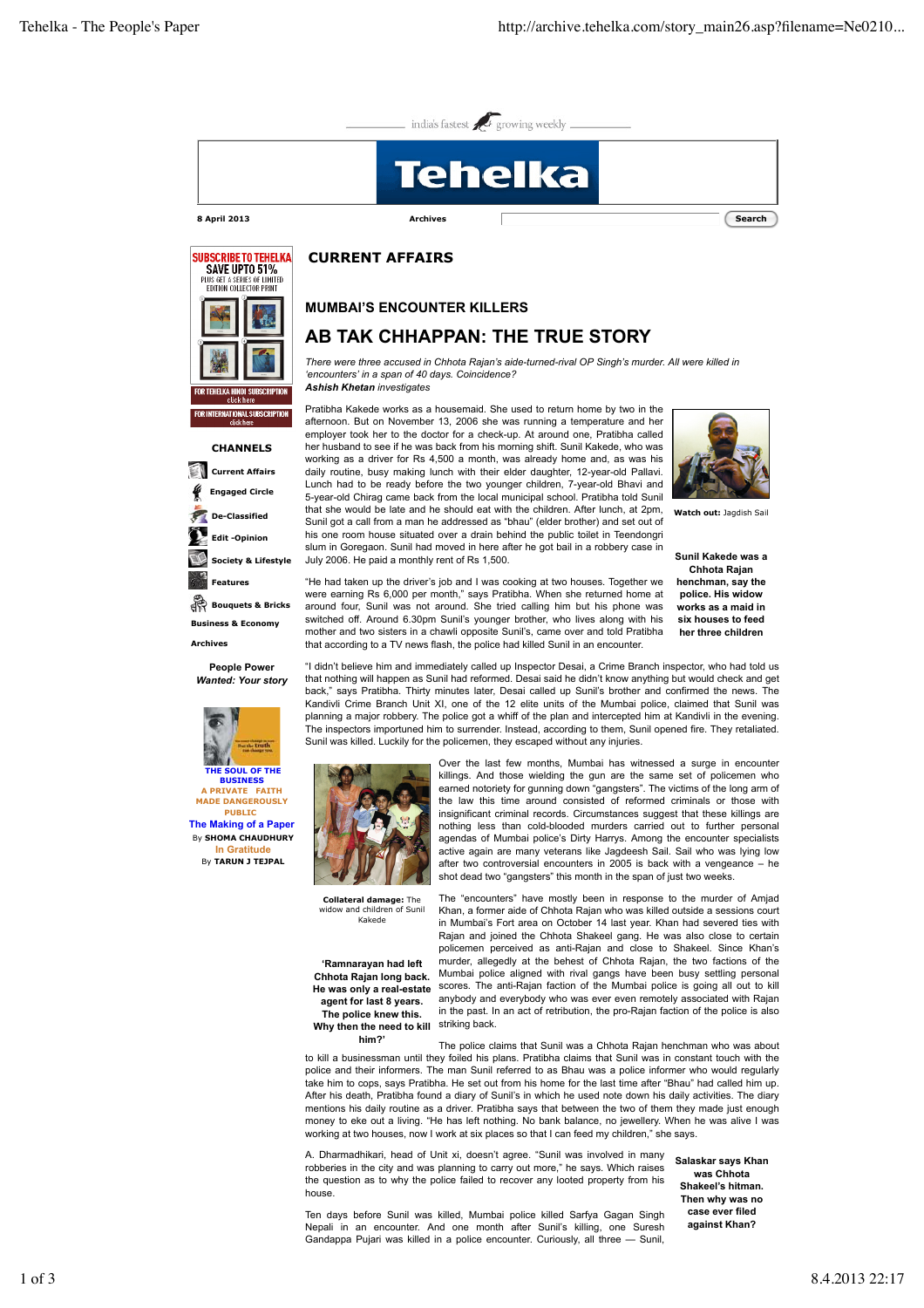Nepali and Pujari — were accused in the murder of OP Singh, a former Chhota Rajan associate who was killed in Nasik jail in 2002. Rajan suspected that Singh had joined hands with Chhota Shakeel. OP Singh was trying to build a parallel gang and was involved in the attack on Rajan's life in Bangkok. Incidentally, Amjad Khan was also very close to OP Singh and it was only after Singh's murder that he broke off with Rajan and joined the Shakeel camp.

All three were out on bail and were awaiting their trial in the OP Singh murder case. It was a clear message to Chhota Rajan — if you will kill one of our men, we will kill three.



**Sixty-One and counting:** Vijay Salaskar

**The anti-Chhota Rajan faction of the Mumbai police is killing anybody who was even remotely associated with him**

**nemesis:** Pradeep Suryavanshi

However, the rival police faction soon struck back. It was time to deliver a message to Chhota Shakeel. On December 21, 2006 26-year-old Shahnawaz Akbar Khan came out of the Noori Masjid after saying his asar ki namaz (the evening namaz). The mosque is situated a stone's throw away from his chawli in Kalina, a western suburb of Mumbai, and Khan was with his friends at a paan shop round the corner. Khan was born and grew up in Shastrinagar slum in Kalina along with his four brothers and two sisters. He would get involved in neighbourhood scraps from an early age and had been booked by the police in more than 10 cases of extortion and robbery. But Khan had been out on bail and was working with his brothers as an ac mechanic for over a year. "Around 6.30pm plain clothed policemen came in three auto rickshaws and forcibly took him along," says Shahabudeen, a friend of Khan who was with him at the paan shop. Dozens of neighbours witnessed the incident. When informed, Khan's brothers immediately went to the local police station, but were told that no one there had picked him up.

His family spent the entire night waiting for him to return. In the morning they got the news that police inspector Vijay Salaskar had shot Khan dead. An encounter specialist, Salaskar is now the head of the anti-robbery squad of the Mumbai police. It was his sixty-first "scalp". Salaskar said that Khan was wanted in over 20 cases. Fact is, Khan had been living in Shastrinagar slum in full public view. He regularly attended the court in connection with the cases against him. Salaskar said that Khan was a key member of the Chhota Shakeel gang and used to carry out contract killings. Fact is, there was no case of murder or attempted murder against Khan.

Khan had lived all his life in a 10 feet by 20 feet room along with his family, which included his eldest brother's wife and son; his two sisters, their husbands and children; and three brothers who were unmarried. Khan's father, a taxi driver, had died ten years ago and his mother died three years ago. The only object of "luxury" in his house is a 12" Videocon TV perched atop an old wooden table. According to Salaskar, Khan, along with two or three accomplices, was waiting to shoot a builder on the Western-Express Highway in the wee hours of the morning. Fact is, the Western-Express Highway wears a desolate look at those

**Shaheen was threatened into silence. 'The police said they would book me as Chhota Shakeel's moll,' she says**

hours and would be an unlikely place for a builder to be shot at. Fact is, that Khan was picked up by the police from outside a mosque with dozens of residents as witnesses. But a few like Shaheen (name changed), a neighbour who wanted to record a statement against the police, were threatened into silence. "The police said they would book me as Chhota Shakeel's moll if I did anything against them," said Shaheen. Khan's sister Nagma says that they do not have the money to go to court. "Nobody is helping us. My brothers and husband are very scared. What can we do? The police are the kings. Tomorrow they can kill us," she says. Salaskar denies any wrongdoing. "Khan was wanted in cases of robbery and we were hot on his trail," he says.

Ramnarayan Gupta was picked up with his friend from outside a mobile phone shop in Navi Mumbai on November 11, 2006. The shop owner informed Gupta's brother who is a lawyer. "After being informed that some men had abducted my brother in a Toyota Qualis, I sent telegrams to the police commissioners of Mumbai, Thane and Navi Mumbai. All the telegrams were sent round 4pm and were delivered around 6pm to the three commissioners," says Ramnarayan's brother RV Gupta. At 8.30pm Gupta was killed in a police encounter at Versova in Andheri.

According to the police, they had posted two teams of policemen and both spotted Gupta outside Nana-Nani park in Versova. When they asked him to surrender, Gupta fired twice, once on each team. While no policeman was injured, the five rounds of fire opened by the police were bang on target -- one bullet hit Gupta right on the centre of the forehead, one just below the right ear, one on the right chest and one each on the two nipples. In what was clearly a brilliant feat of marksmanship, the police say they fired from a distance of 50 to 60 feet.

Gupta was not alone when he was picked up. The police also taken with them one Anil Bheda, Gupta's partner in his real estate business, who was with him when the police intercepted him. While Gupta was killed the same evening, Bheda was held captive for over a month and a half. Bheda told tehelka that he was first put up at Majestic hotel in Kolhapur, 320 km south of Mumbai. One week later, he was shifted to the Mid-Town Hotel at Andheri in Mumbai. All along Bheda was repeatedly told by policemen that if he ever spoke to anyone he too would be eliminated. Bheda was let off on the condition that he immediately moves out of Mumbai with his family. "The Navi Mumbai police also forced me to sign on a statement saying that I was with Gupta only till 12 in the afternoon and after that Gupta left saying he was going to Govandi," Bheda said.

The police first said that Ramnarayan had more than 20 cases against him. However, in reply to his brother's writ petition before the High Court, Mumbai Police Commissioner AN Roy said that the number of cases was ten, the last registered in 1998. Out of ten, three were shown as cases of murder but the police had never arrested him in connection with them. "Ramnarayan was earlier associated with the Rajan gang. But he had left the gang a long time back and for the last 8 years he working as a real estate agent. Everybody including the police knew this. Where was the need to kill him after so many years when he had reformed and was leading a normal life," asks RV Gupta.

Both Ramnarayan and Sarfya Nepali were killed by the veteran encounter specialist Pradeep Suryavanshi, who is now posted at the DN Nagar police station. Suryavanshi has killed over a dozen "gangsters" in the last three years. He killed most of them as a part of a special squad set up by the former additional commissioner of police, (west region) Parambeer Singh. Suryavanshi says both were notorious gangsters and the police fired at them in self-defence.

Which is no consolation for the hapless families of the killed. According to them, Sunil Kakede, Shahnawaz Akbar Khan and Ramnarayan Gupta were a bloody game between policemen and mafia dons ensconced